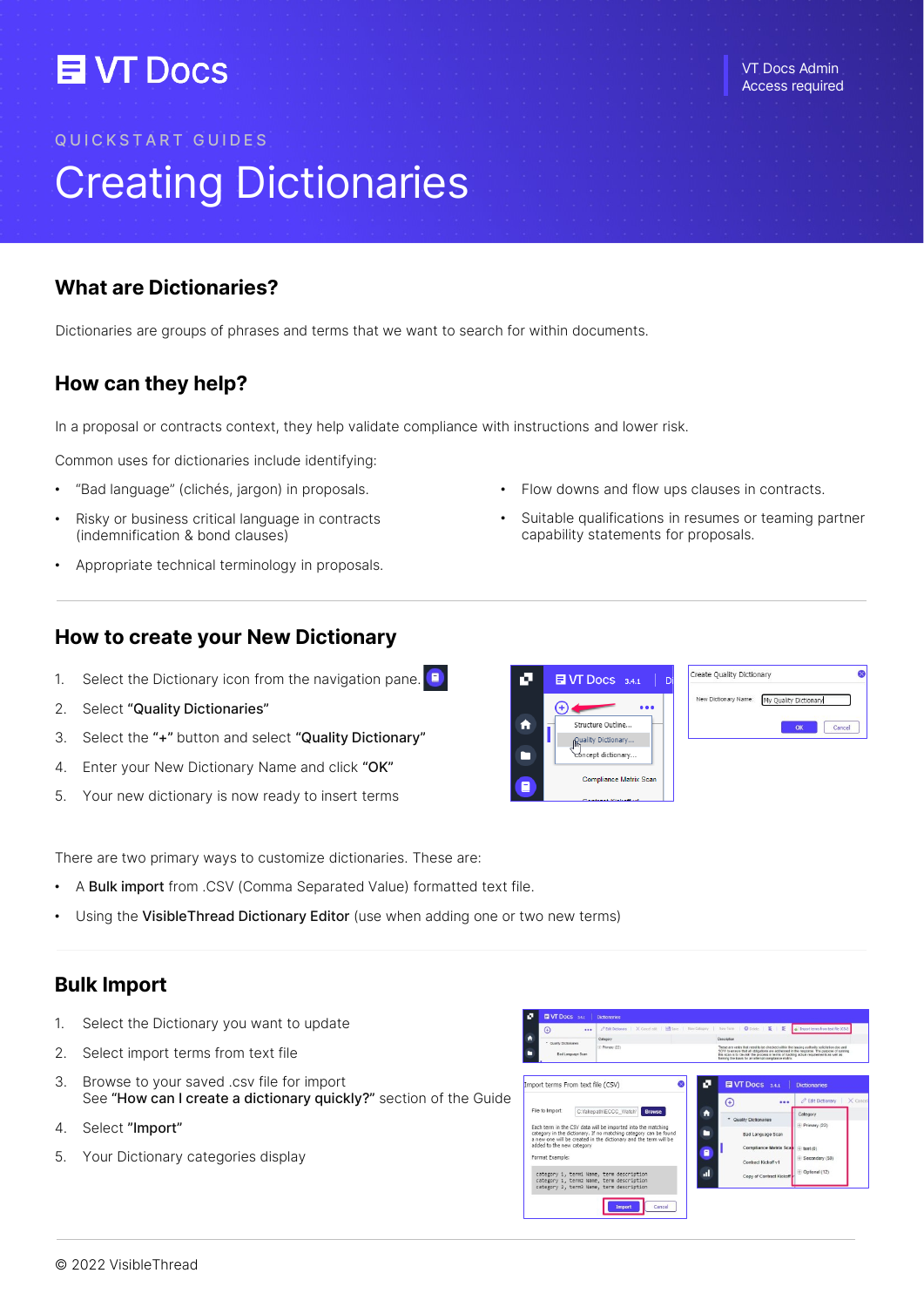#### How can I create a dictionary quickly?

Write a list of terms within MS Excel before creating a dictionary within VT Docs.

- 1. Create a new MS Excel file.
- 2. Populate Column A with the Category name/s.
- 3. Populate Column B with the terms for the category.
- 4. Add descriptions in Column C (if required).
- 5. Save the file as a .csv file to your local desktop.



### VisibleThread Dictionary Editor

- 1. Select the Dictionary you want to edit
- 2. Click the "Edit Dictionary" button.
- 3. The action buttons in the top bar become active and a second pane in the bottom half of the window displays. Click "New Category" or "New Term"
- 4. Enter the name and description
- 5. To change a term or category, select it in the bottom pane.

For a new (empty) dictionary, you must create a new category before you can add new terms.

6. When you have finished editing, click "Save" in the top tool bar.

|              |                                                                                                                                                                                                                                             |          |                                                       | <b>EI VT Docs</b> 3.4.1                                         |          | <b>Dictionaries</b>                                                                                                                                                                                                   |          |                                                                                                                                                                                                                                                                                      |  |  |
|--------------|---------------------------------------------------------------------------------------------------------------------------------------------------------------------------------------------------------------------------------------------|----------|-------------------------------------------------------|-----------------------------------------------------------------|----------|-----------------------------------------------------------------------------------------------------------------------------------------------------------------------------------------------------------------------|----------|--------------------------------------------------------------------------------------------------------------------------------------------------------------------------------------------------------------------------------------------------------------------------------------|--|--|
|              | A<br>÷                                                                                                                                                                                                                                      | Ŧ.       | Quality Dictionaries                                  | <b>Bad Language Scan</b><br>Compliance Matrix Scan   + test (0) | Category | <b>Edit Dictionary</b><br>$+$ Primary (22)                                                                                                                                                                            | X Cancel |                                                                                                                                                                                                                                                                                      |  |  |
| ч            | $\odot$                                                                                                                                                                                                                                     | $\cdots$ | Dictionaries<br>P tilt Dictionery                     | X Cancel edit   MS Save   New Collegery   New Term              |          | $\mathbf{r}$                                                                                                                                                                                                          |          | O Delay   $\overline{\mathbb{R}}$   $\overline{\mathbb{E}}$   $\overline{\phi}$   Importants for text fix (CD)                                                                                                                                                                       |  |  |
| n<br>−       |                                                                                                                                                                                                                                             |          | Category<br>$\otimes$ Penary (22)<br>nehred           |                                                                 |          | <b>Execution</b><br>forning the basis for an internal complaince matrix.                                                                                                                                              |          | These are verte that need to be checked within the tossing authority solicitation doc and<br>50/If to ensure that all obligations are addressed in the response. The purpose of running<br>this scan is to the risk' the process in terms of tracking actual requirements as well as |  |  |
| ۵<br>a       | <b>EM DOCS</b> 3A1<br>* Guatty Dictionaries<br><b>Bad Language Scan</b><br>Compliance Matrix Scan<br>Contract Kickoff v1<br>Copy of Contract Kickell'y<br>$\sim$<br><b>SHAR</b><br>> Concept Dictionaries<br><b>&gt; Structure Outlines</b> |          | $6$ lest (k)<br>D Secondary (50)<br>(8) Optional (12) |                                                                 |          | These are less clear cut verbs and possible sunonyms that may knot obligations. Scan<br>these for obligations that may need to be 'de-inked'<br>Optional statements that should be reviewed for possible obligations. |          |                                                                                                                                                                                                                                                                                      |  |  |
| ż,<br>ó<br>Ô |                                                                                                                                                                                                                                             |          | <b>Distallo</b><br>Name<br>Description                | retroof:                                                        |          |                                                                                                                                                                                                                       |          |                                                                                                                                                                                                                                                                                      |  |  |

Your Dictionary list and Navigation pane is now disabled.

| $\cdots$<br>$\left( \cdot \right)$                       | Citat Dictionary   X Cancel edit | <b>Hill</b> Sme   | New Term   © Delete   K   E   @ Import terms from text file (CSV)<br>New Category                                                                                                                                                                                                                                                          |
|----------------------------------------------------------|----------------------------------|-------------------|--------------------------------------------------------------------------------------------------------------------------------------------------------------------------------------------------------------------------------------------------------------------------------------------------------------------------------------------|
| * Quality Dictionaries                                   | Category                         |                   | Description                                                                                                                                                                                                                                                                                                                                |
| Bad Language Scan<br>Compliance Matrix Scan   - test (1) | $(4)$ Primary (22)               |                   | These are verbs that need to be checked within the issuing authority solicitation doc and<br>SOW to ensure that all obligations are addressed in the response. The purpose of running<br>this scan is to 'de-risk' the process in terms of tracking actual requirements as well as<br>forming the basis for an internal complaince matrix. |
|                                                          | network protocols                |                   |                                                                                                                                                                                                                                                                                                                                            |
| Contract Kickoff v1<br>Copy of Contract Kickett v        | $(4)$ Secondary (50)             |                   | These are less clear cut verbs and possible synonyms that may imply obligations. Scan<br>these for obligations that may need to be 'de-risked'.                                                                                                                                                                                            |
| me<br>test                                               | $\oplus$ Optional (12)           |                   | Optional statements that should be reviewed for possible obligations.                                                                                                                                                                                                                                                                      |
| Concept Dictionaries                                     |                                  |                   |                                                                                                                                                                                                                                                                                                                                            |
| <b>&gt; Structure Outlines</b>                           | Details                          |                   |                                                                                                                                                                                                                                                                                                                                            |
|                                                          | Match urords beginning with:     | $\Box$            |                                                                                                                                                                                                                                                                                                                                            |
|                                                          | Name:                            | network protocols |                                                                                                                                                                                                                                                                                                                                            |
|                                                          | Description:                     |                   |                                                                                                                                                                                                                                                                                                                                            |

PRO TIP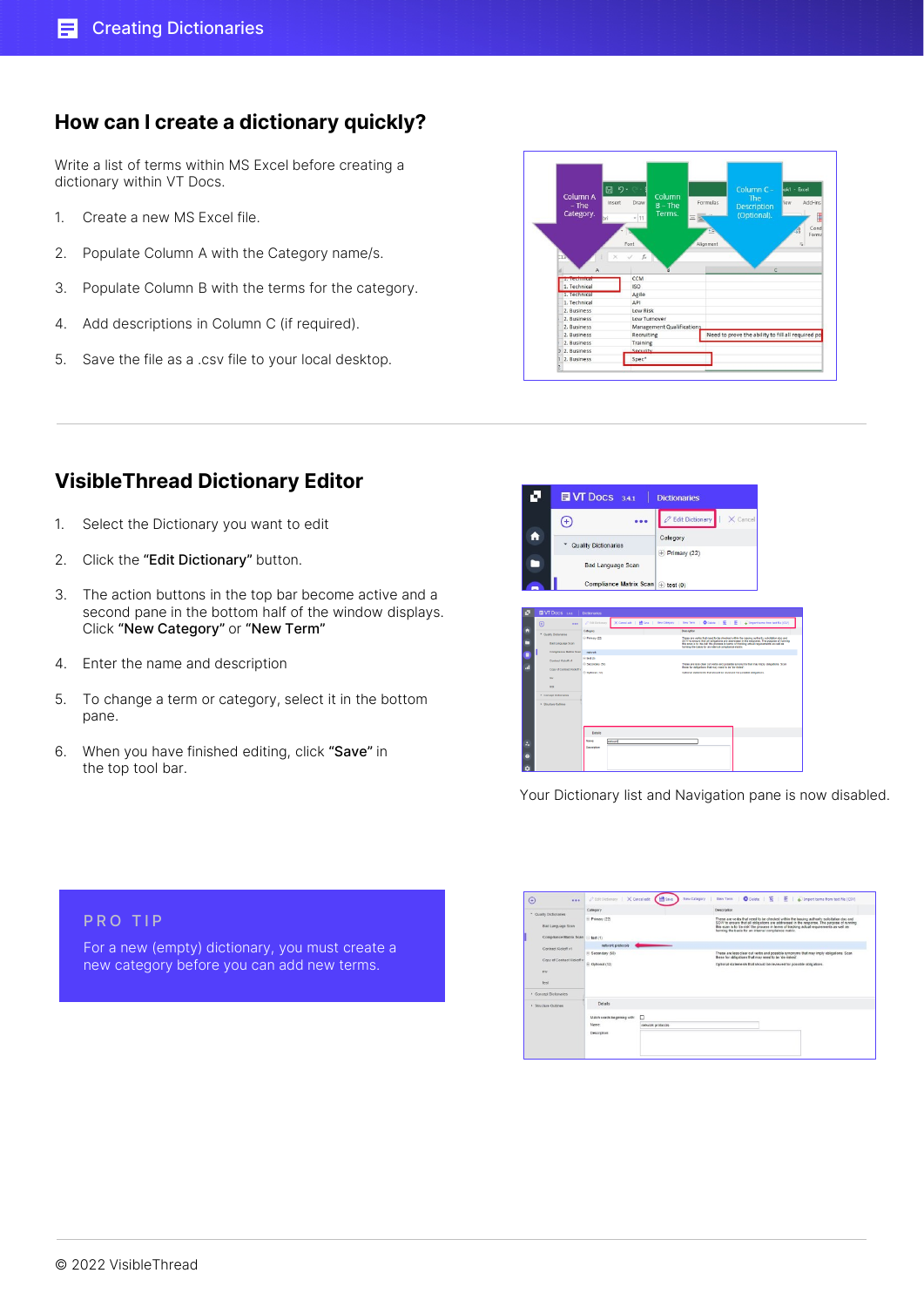#### Editing Dictionaries using Match Words

This method avoids having to insert word variations in your dictionary. You can manually do this in VT Docs Dictionary Editor.

Click "Edit Dictionary"

Click "New Term"

Enter the name and description

Select "Match words beginning with:" checkbox

Click "OK"

In this example matching terms beginning with spec\* means the dictionary will match similar words.

- 
- Specs Specification
- Specify Specified
- 
- Specifying

When finished editing, hit "Save" in the top toolbar.

If you don't want to save your changes, hit "Cancel edit". The system will discard any changes you made.

#### How to use Match Words in your bulk CSV file import.

This method avoids having to insert word variations in your dictionary. The steps below show how to complete with a bulk import.

- 1. Open your saved .csv file
- 2. In Column B place an '\*' character after the search terms for matching.
- 3. Complete for all terms required
- 4. Save your .csv file
- 5. Open VT Docs
- 6. Select the Dictionary (Quality or Concept) you want to update
- 7. Select import terms from text file
- 8. Browse to your saved .csv file for import
- 9. Select "Import"
- 10. Your Dictionary categories display on the main window
- 11. Click on each category to view the search terms included
- 12. Your dictionary is now ready for use

|   | 日 り-<br>Column A<br>Insert<br>$-$ The<br>Category.<br>bri | Column<br>Draw<br>$B$ – The<br>Terms.<br>$-11$<br>Ξ<br>Font | Formulas<br>Ξ<br>Alignment | Column C -<br>The<br><b>Description</b><br>(Optional). | ok1 - Excel<br>Add-ins<br><b>fiew</b><br>Cond<br>Forma |
|---|-----------------------------------------------------------|-------------------------------------------------------------|----------------------------|--------------------------------------------------------|--------------------------------------------------------|
|   |                                                           |                                                             |                            |                                                        | $\tau_{\rm a}$                                         |
| m | Δ<br><b>A. Recumicon</b>                                  | £.<br>CCM                                                   |                            |                                                        | $\epsilon$                                             |
|   | 1. Technical                                              | ISO.                                                        |                            |                                                        |                                                        |
|   | 1. Technical                                              | Agile                                                       |                            |                                                        |                                                        |
|   | 1. Technical                                              | API                                                         |                            |                                                        |                                                        |
|   | 2. Business                                               | Low Risk                                                    |                            |                                                        |                                                        |
|   | 2. Business                                               | Low Turnover                                                |                            |                                                        |                                                        |
|   | 2. Business                                               | Management Qualifications                                   |                            |                                                        |                                                        |
|   | 2. Business                                               | Recruiting                                                  |                            | Need to prove the ability to fill all required po      |                                                        |
|   | 2. Business                                               | Training                                                    |                            |                                                        |                                                        |
|   | 2. Rusiness<br>2. Business                                | Security<br>Spec*                                           |                            |                                                        |                                                        |



 $\sqrt{2}$  Edit Diction.  $\bigoplus$  $\ddotsc$  $\bullet$ Categon \* Quality Dictionaries **E** Primary (22) E **Bad Language Scan** Compliance Matrix Scan  $\bigoplus$  test (0)  $\odot$  $\ddotsc$  $\overline{X}$  Cancel edit  $\overline{X}$  Save New Catego New Term **Co** Delete  $A = 4$  is the line mary 122 Bad Language Scar  $\sim$ nce Matrix Scan Contract Kickoff v1 These are less clear cut vert<br>these for obligations that ma

**EVT** Docs 3.4.1 | Dictionaries

ø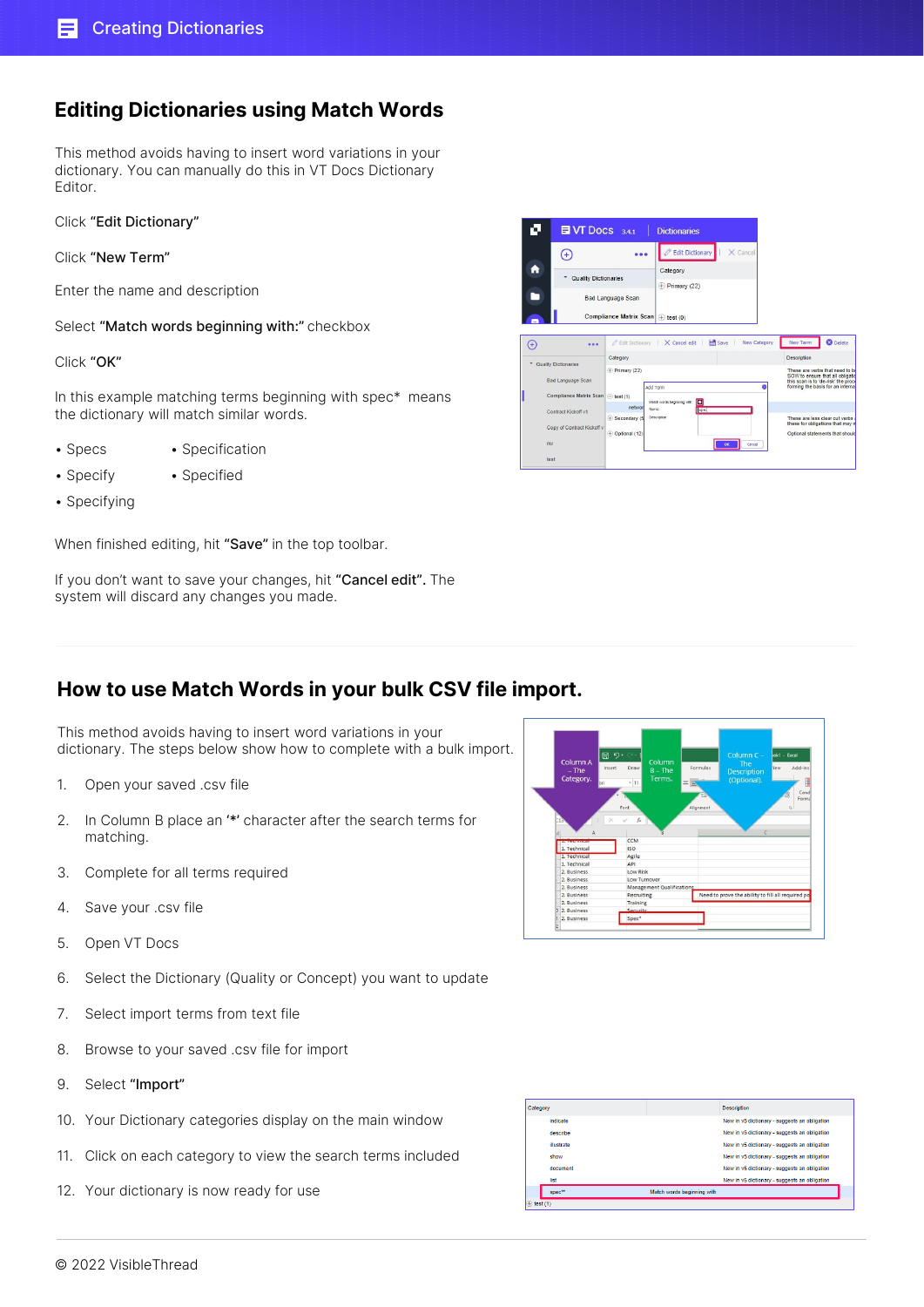## How to create a search dictionary from the Discovery View

- 1. Select the required view from the "saved views"
- 2. Click the  $\Box$  icon
- 3. Select a Quality or Concept Dictionary from the dropdown menu
- 4. Click the "Create" button.
- 5. Click the "Go to dictionary" button to review your new Search Dictionary.

Please check Pages 6 & 7 of the Main Quickstart Guide for full details on the Discovery feature and Saving Views.

|               |                           | Create Dictionary from View                                                                                                         | ×                                             |  |  |  |  |  |  |
|---------------|---------------------------|-------------------------------------------------------------------------------------------------------------------------------------|-----------------------------------------------|--|--|--|--|--|--|
| Radio View    |                           |                                                                                                                                     |                                               |  |  |  |  |  |  |
|               | <b>Concept Dictionary</b> |                                                                                                                                     |                                               |  |  |  |  |  |  |
|               | <b>Concept Dictionary</b> | խհ                                                                                                                                  |                                               |  |  |  |  |  |  |
|               | Quality Dictionary        |                                                                                                                                     |                                               |  |  |  |  |  |  |
|               |                           | We have successfully created your dictionary<br>Your dictionary consists of 1 Category and 3 Terms<br>Go to dictionary<br>Stay here |                                               |  |  |  |  |  |  |
| ٦             |                           | 目 VT Docs 4.02                                                                                                                      | <b>Folders</b>                                |  |  |  |  |  |  |
|               | Œ                         |                                                                                                                                     | $\mathscr{D}$ Edit Dictionary $\Box \times C$ |  |  |  |  |  |  |
|               |                           | Example - Health Insura                                                                                                             | Category                                      |  |  |  |  |  |  |
|               |                           | Example - IT Affinity Ch                                                                                                            | $\ominus$ radio (3)<br>radio                  |  |  |  |  |  |  |
| radio network |                           |                                                                                                                                     |                                               |  |  |  |  |  |  |

Example - IT Requireme

Example - Labor Catego

Radio Profiles